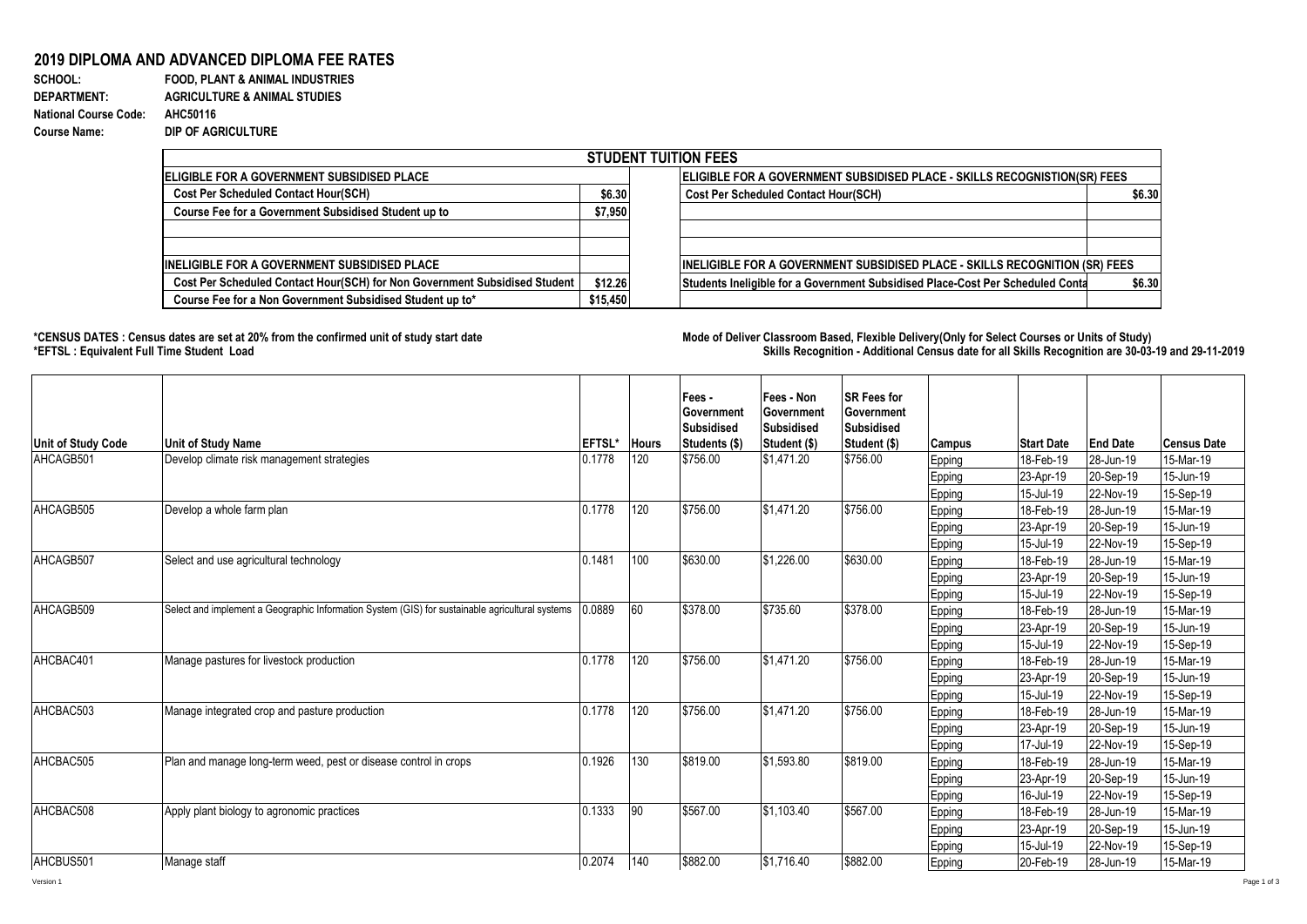| <b>Unit of Study Code</b> | Unit of Study Name                                                       | EFTSL* | <b>Hours</b> | Fees -<br><b>Government</b><br><b>Subsidised</b><br>Students (\$) | Fees - Non<br>Government<br><b>Subsidised</b><br>Student (\$) | <b>SR Fees for</b><br>Government<br><b>Subsidised</b><br>Student (\$) | Campus | <b>Start Date</b> | <b>End Date</b> | <b>Census Date</b> |
|---------------------------|--------------------------------------------------------------------------|--------|--------------|-------------------------------------------------------------------|---------------------------------------------------------------|-----------------------------------------------------------------------|--------|-------------------|-----------------|--------------------|
|                           |                                                                          |        |              |                                                                   |                                                               |                                                                       | Epping | 23-Apr-19         | 20-Sep-19       | 15-Jun-19          |
|                           |                                                                          |        |              |                                                                   |                                                               |                                                                       | Epping | 15-Jul-19         | 20-Nov-19       | 15-Sep-19          |
| AHCBUS506                 | Develop and review a business plan                                       | 0.2222 | 150          | \$945.00                                                          | \$1,839.00                                                    | \$945.00                                                              | Epping | 18-Feb-19         | 28-Jun-19       | 15-Mar-19          |
|                           |                                                                          |        |              |                                                                   |                                                               |                                                                       | Epping | 23-Apr-19         | 20-Sep-19       | 15-Jun-19          |
|                           |                                                                          |        |              |                                                                   |                                                               |                                                                       | Epping | 15-Jul-19         | 22-Nov-19       | 15-Sep-19          |
| AHCBUS507                 | Monitor and review business performance                                  | 0.1778 | 120          | \$756.00                                                          | \$1,471.20                                                    | \$756.00                                                              | Epping | 18-Feb-19         | 28-Jun-19       | 15-Mar-19          |
|                           |                                                                          |        |              |                                                                   |                                                               |                                                                       | Epping | 23-Apr-19         | 20-Sep-19       | 15-Jun-19          |
|                           |                                                                          |        |              |                                                                   |                                                               |                                                                       | Epping | 15-Jul-19         | 22-Nov-19       | 15-Sep-19          |
| AHCBUS508                 | Prepare and monitor budgets and financial reports                        | 0.2074 | 140          | \$882.00                                                          | \$1,716.40                                                    | \$882.00                                                              | Epping | 18-Feb-19         | 28-Jun-19       | 15-Mar-19          |
|                           |                                                                          |        |              |                                                                   |                                                               |                                                                       | Epping | 23-Apr-19         | 20-Sep-19       | 15-Jun-19          |
|                           |                                                                          |        |              |                                                                   |                                                               |                                                                       | Epping | 15-Jul-19         | 22-Nov-19       | 15-Sep-19          |
| AHCCHM402                 | Plan and implement a chemical use program                                | 0.1333 | 90           | \$567.00                                                          | \$1,103.40                                                    | \$567.00                                                              | Epping | 18-Feb-19         | 28-Jun-19       | 15-Mar-19          |
|                           |                                                                          |        |              |                                                                   |                                                               |                                                                       | Epping | 23-Apr-19         | 20-Sep-19       | 15-Jun-19          |
|                           |                                                                          |        |              |                                                                   |                                                               |                                                                       | Epping | 15-Jul-19         | 22-Nov-19       | 15-Sep-19          |
| AHCLSK312                 | Coordinate artificial insemination and fertility management of livestock | 0.1185 | 80           | \$504.00                                                          | \$980.80                                                      | \$504.00                                                              | Epping | 07-Oct-19         | 08-Nov-19       | 15-Oct-19          |
|                           |                                                                          |        |              |                                                                   |                                                               |                                                                       | Epping | 04-Apr-19         | 28-Jun-19       | 15-May-19          |
|                           | Develop livestock health and welfare strategies                          |        |              |                                                                   |                                                               |                                                                       | Epping | 15-Jul-19         | 22-Nov-19       | 15-Aug-19          |
| AHCLSK504                 |                                                                          | 0.2222 | 150          | \$945.00                                                          | \$1,839.00                                                    | \$945.00                                                              | Epping | 19-Feb-19         | 28-Jun-19       | 15-Mar-19          |
|                           |                                                                          |        |              |                                                                   |                                                               |                                                                       | Epping | 23-Apr-19         | 20-Sep-19       | 15-Jun-19          |
|                           |                                                                          |        |              |                                                                   |                                                               |                                                                       | Epping | 15-Jul-19         | 22-Nov-19       | 15-Sep-19          |
| AHCLSK505                 | Develop production plans for livestock                                   | 0.2667 | 180          | \$1,134.00                                                        | \$2,206.80                                                    | \$1,134.00                                                            | Epping | 19-Feb-19         | 28-Jun-19       | 15-Mar-19          |
|                           |                                                                          |        |              |                                                                   |                                                               |                                                                       | Epping | 23-Apr-19         | 20-Sep-19       | 15-Jun-19          |
|                           |                                                                          |        |              |                                                                   |                                                               |                                                                       | Epping | 15-Jul-19         | 22-Nov-19       | 15-Sep-19          |
| AHCNAR506                 | Develop and implement sustainable land use strategies                    | 0.2074 | 140          | \$882.00                                                          | \$1,716.40                                                    | \$882.00                                                              | Epping | 18-Feb-19         | 28-Jun-19       | 15-Mar-19          |
|                           |                                                                          |        |              |                                                                   |                                                               |                                                                       | Epping | 23-Apr-19         | 20-Sep-19       | 15-Jun-19          |
|                           |                                                                          |        |              |                                                                   |                                                               |                                                                       | Epping | 15-Jul-19         | 22-Nov-19       | 15-Sep-19          |
| AHCSOL502                 | Manage soils to enhance sustainability                                   | 0.1481 | 100          | \$630.00                                                          | \$1,226.00                                                    | \$630.00                                                              | Epping | 18-Feb-19         | 28-Jun-19       | 15-Mar-19          |
|                           |                                                                          |        |              |                                                                   |                                                               |                                                                       | Epping | 23-Apr-19         | 20-Sep-19       | 15-Jun-19          |
|                           |                                                                          |        |              |                                                                   |                                                               |                                                                       | Epping | 15-Jul-19         | 22-Nov-19       | 15-Sep-19          |
| AHCSUS502                 | Develop and manage a plan to improve biodiversity on a farm              | 0.1185 | 80           | \$504.00                                                          | \$980.80                                                      | \$504.00                                                              | Epping | 18-Feb-19         | 28-Jun-19       | 15-Mar-19          |
|                           |                                                                          |        |              |                                                                   |                                                               |                                                                       | Epping | 23-Apr-19         | 20-Sep-19       | 15-Jun-19          |
|                           |                                                                          |        |              |                                                                   |                                                               |                                                                       | Epping | 15-Jul-19         | 22-Nov-19       | 15-Sep-19          |
| AHCWRK502                 | Collect and manage data                                                  | 0.1778 | 120          | \$756.00                                                          | \$1,471.20                                                    | \$756.00                                                              | Epping | 18-Feb-19         | 28-Jun-19       | 15-Mar-19          |
|                           |                                                                          |        |              |                                                                   |                                                               |                                                                       | Epping | 23-Apr-19         | 20-Sep-19       | 15-Jun-19          |
|                           |                                                                          |        |              |                                                                   |                                                               |                                                                       | Epping | 15-Jul-19         | 22-Nov-19       | 15-Sep-19          |
| AHCWRK503                 | Prepare reports                                                          | 0.0889 | 60           | \$378.00                                                          | \$735.60                                                      | \$378.00                                                              | Epping | 18-Feb-19         | 28-Jun-19       | 15-Mar-19          |
|                           |                                                                          |        |              |                                                                   |                                                               |                                                                       | Epping | 23-Apr-19         | 20-Sep-19       | 15-Jun-19          |
|                           |                                                                          |        |              |                                                                   |                                                               |                                                                       | Epping | 15-Jul-19         | 22-Nov-19       | 15-Sep-19          |
| AHCWRK505                 | Manage trial and research material                                       | 0.2074 | 140          | \$882.00                                                          | \$1,716.40                                                    | \$882.00                                                              | Epping | 19-Feb-19         | 28-Jun-19       | 15-Mar-19          |
|                           |                                                                          |        |              |                                                                   |                                                               |                                                                       | Epping | 23-Apr-19         | 20-Sep-19       | 15-Jun-19          |
|                           |                                                                          |        |              |                                                                   |                                                               |                                                                       | Epping | 15-Jul-19         | 22-Nov-19       | 15-Sep-19          |
| AHCWRK509                 | Provide specialist advice to clients                                     | 0.1481 | 100          | \$630.00                                                          | \$1,226.00                                                    | \$630.00                                                              | Epping | 18-Feb-19         | 28-Jun-19       | 15-Mar-19          |
|                           |                                                                          |        |              |                                                                   |                                                               |                                                                       | Epping | 23-Apr-19         | 20-Sep-19       | 15-Jun-19          |
|                           |                                                                          |        |              |                                                                   |                                                               |                                                                       | Epping | 15-Jul-19         | 22-Nov-19       | 15-Sep-19          |